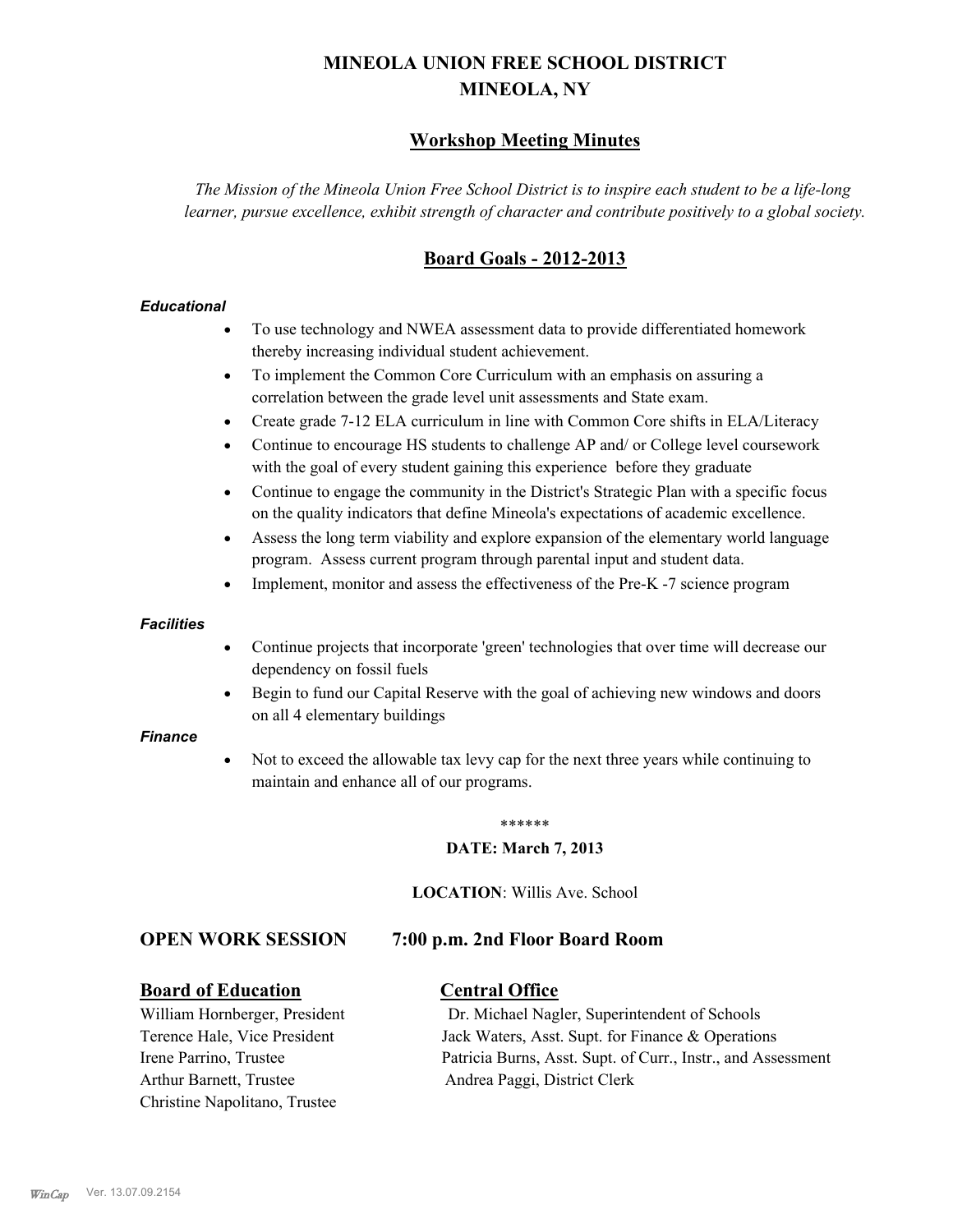## **A. Call to Order- 7:05pm**

- **B. Pledge of Allegiance**
- **C. Reading of Mission-** Irene Parrino
- **D. Moment of Silent Meditation**
- **E. Dais & Visitor Introductions**

Absent: Terence Hale and Patricia Burns

# **F. High School Student Organization Report**

Tonight's SO report was by Britney Vera and Sang Min Bak. It was reported that there was a Blood Drive, yesterday at the High School and 126 people signed up to donate. Mr. Escobar was the first to donate. Tuesday night was Multi-cultural night and there was a lot of good food and the event was really enjoyable. Next Wednesday is Senior to Senior Day and there will be a 3:30pm show for the Seniors. It was reported that the Sandy Olympics raised \$3000 and was a big success. It is hoped that these Olympics will become an annual event, with the funds raised going to community causes. The High School production of "In the Heights" will be Friday, 3/15 at 7:30pm and Saturday, 3/16 at 2pm and 7:30pm. All are encouraged to attend. It was reported that on March 21st, there will be a Pasta Dinner at the high school to raise funds for the INN. Last year, the event was very successful and it helps to raise awareness of hunger in our own community. There was no other information to report on.

The Superintendent stated that he would recommend moving the March 21st Board meeting to the High School in order to support the Macaroni Fundraiser. Mr. Hornberger polled the Board regarding the change in location for the 3/21 meeting and all were in favor of meeting at the high school.

The Superintendent stated that there is another special presentation to night and introduced Mr. Owens and two of the actors from the high school production of "In the Heights". Mr. Owens invited everyone to attend "In the Heights" next weekend at the high school and stated that everyone is working very hard. He explained that the production has a Latin theme and the characters are looking for something better in in their lives. He stated that it is a good family show and the music is enjoyable. Mr. Owens then introduced the two acotrs and they preformed a number from the show. The Superintendent thanked the students and Mr. Owens and the students for coming out tonight and encouraged everyone to see the show.

# **G. BOE Reports**

# **a. Comments from Board Trustees**

Ms. Napolitano stated that she had attended Choral Night and International Night at the High School and both were very enjoyable. She stated that at International night there was great food and performances.

Mr. Barnett stated that he is happy that the courts have decided to restore the County Guaranty and remove the obligation for paying the Tax Certiorari refunds from school districts. The Superintendent cautioned that we are not out of the woods yet, as the county can still appeal.

Ms. Parrino stated that she also attended Choral Night at the High School and the performances were fabulous.

# **b. Comments from Board President**

Mr. Hornberger gave an update of the Finance Committee. He was unable to attend the first meeting however Mr. Waters walked the committee through different components and revenue sources. It doesn't look like the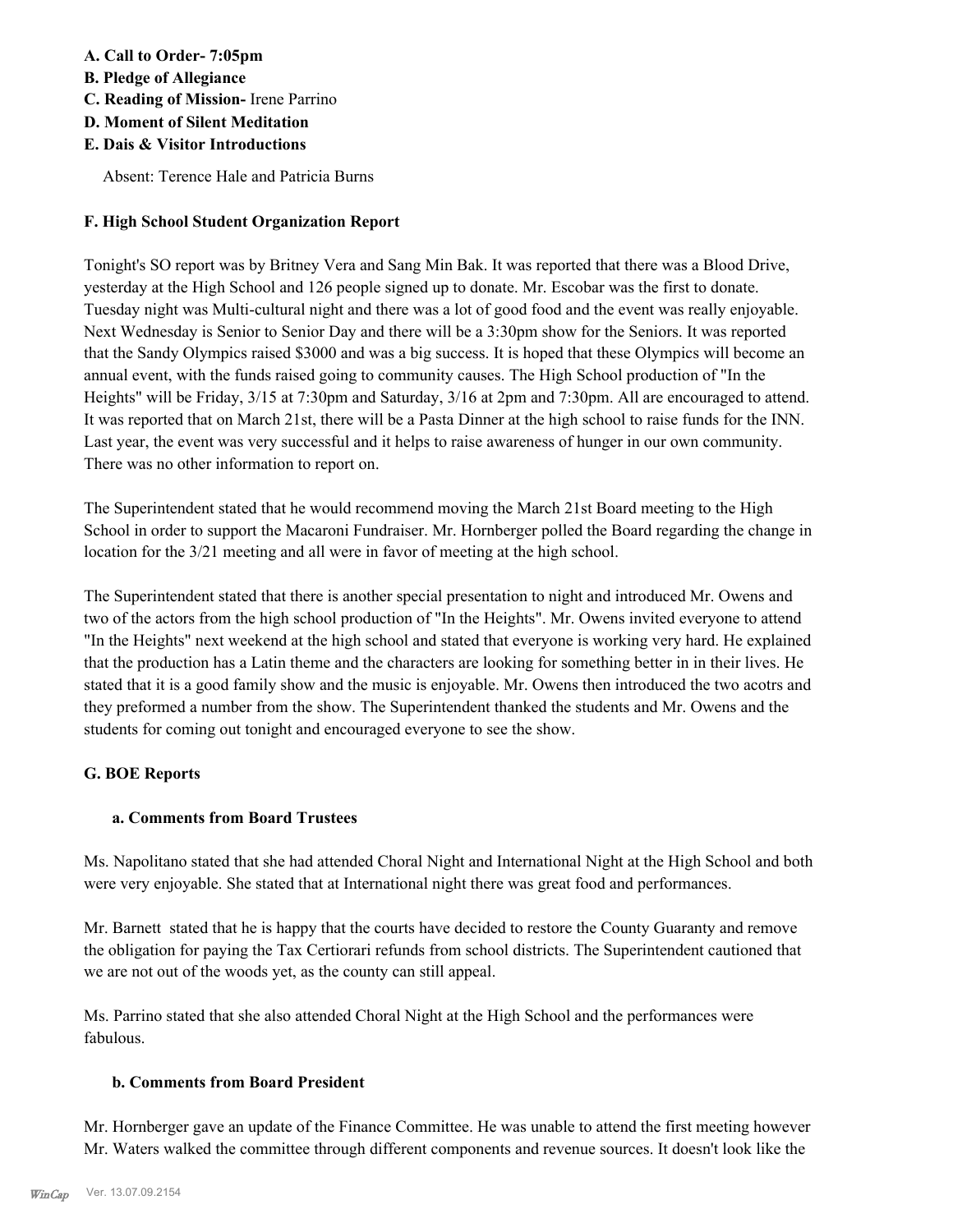committee will be doing a presentation. The Committee discussed savings from reconfiguration in the first year. Mr. Hornberger stated that the committee would still like a goal from the Board for them. Mr. Hornberger asked the Board to consider if the "bond" issue is something that they would like the committee to look at. Mr. Barnett stated that he feels that the finance committee is very valuable and necessary.

#### **c. Comments from Superintendent**

The Superintendent stated that he had provided the Board with a memo regarding the Security Companies that came in and he has made recommendations and provided the possible cost. The Superintendent stated that he is looking for direction from the Board of how they would like him to proceed. Mr. Barnett stated that he would like to do a walk-through of each of the building to discuss the recommendations prior to giving direction. It was agreed that the walk-through be done prior to making a decision at the next meeting. Mr. Barnett stated that for him the top security priority is an alert system. The Superintendent stated that he would like to complete everything in one swoop and then add the "man-traps" in the next budget. Ms. Parrino stated that she would still like to see after-school activities in the buildings, after these security measures are put in.

The Superintendent stated that at the previous meeting, the Board requested a list of the grant money for the District. He reported that in 2009, the District was awarded two- \$150,000 grants and we will be receiving this money. The District is still awaiting word on another \$\$100,000 grant and they have reached out to DASNY regarding the status. The District received grants from Senator Martins, which have been received (\$50,000, \$50,000 which was then increased to \$75,000- \$25,000 of that amount is unallocated). The Superintendent reported that the Efficiency Grant, awarded by the Governor, will be coming and is \$213,000 for 3 years. He added that this grant has very specific guidelines of how it can be used. The Superintendent will be providing the Board with recommendations for the grants use.

The Superintendent stated that he attended a conference in Albany for Superintendents and much of the dicussion focused on State exams. It was reported that the State has said they are starting over and that this year's test cannot be compared to any other tests. The exams this year will set the bench mark to determine students growth next year. Dr. Nagler stated that the State is predicting a big drop in test scores and have stated that it can be 30%. The Superintendent stated that he did a presentation, "Bring your own Device".

The Superintendent stated that the response rate to the surveys- Pre-K and Language have been good. These surveys will close tomorrow and he is looking to get the data back quickly, in order to make recommendations for next year. The Superintendent also reported that the Strategic Planning Committee will be meeting on Monday.

The Superintendent stated that the budget process is moving along and he plans to put forth a budget of no more than 2.5 %. He reported that the District will not be losing any programs currently in the budget. Dr. Nagler stated that he will be doing a presentation of the budget at the upcoming meetings.

The Superintendent stated that he is looking for guidance from the Board on what they would like regarding the audio/video for the Board meeting. He stated that the price range for the systems which will include the streaming of events is \$30,000- \$35,000. The superintendent stated that he will include the three proposals in the Friday Report for the Board to review.

The Superintendent thanked the Board for agreeing to move the meeting on 3/21 to the High School in order to support the Mineola Macaroni Dinner which benefit the INN. Finally, the Superitendent shared a thank you letter that he received from a member of the band for making it possible for them to go on their Florida trip during the February break.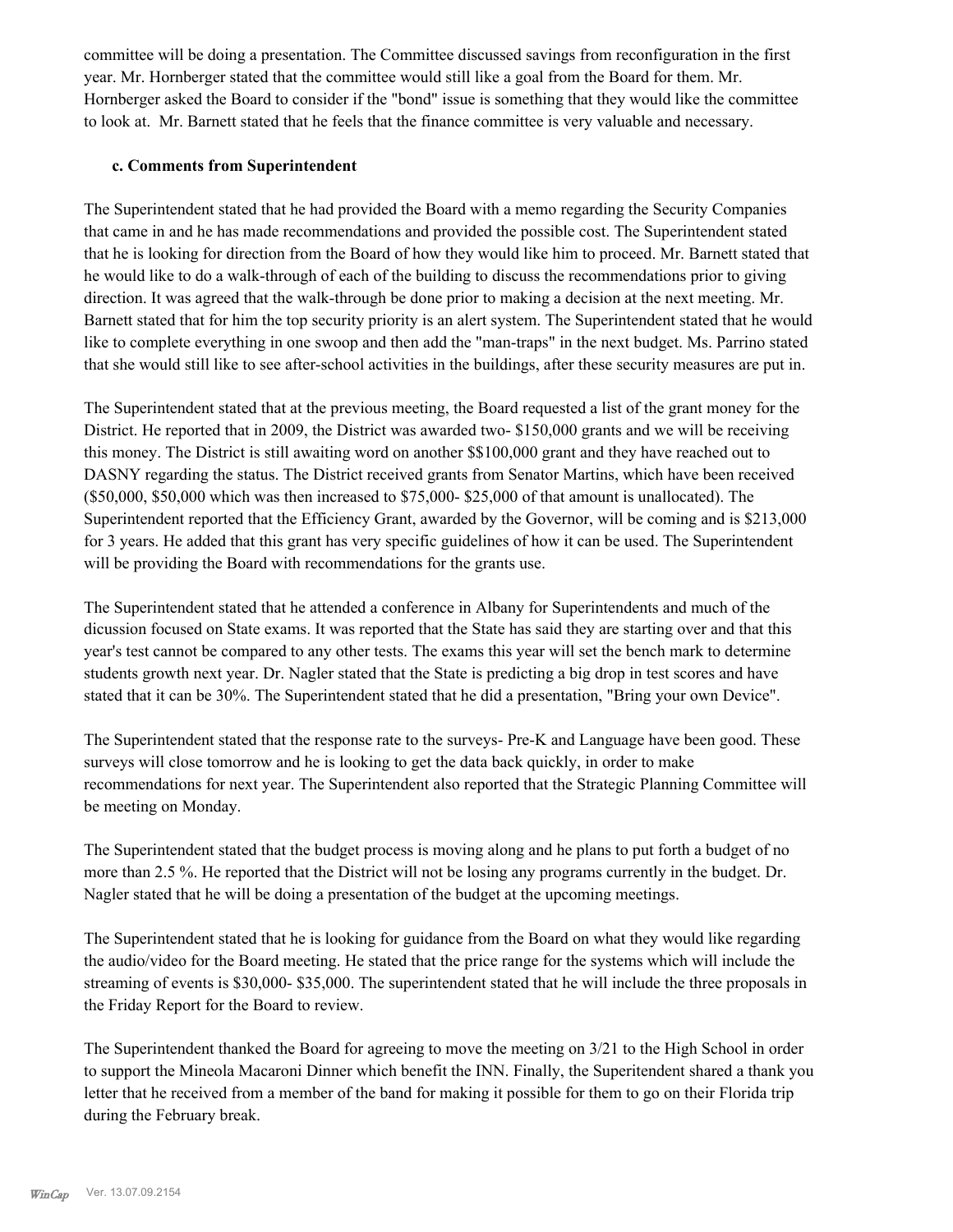Mr. Barnett asked if the Commissioner is predicting a 30% decrease in the scores on State exams, how will this effect APPR in which 20% of the teacher's rating is based upon the scores. The Superintendent stated that this will have to be weighted. He stated that the observation process is going well so far and teachers have a good idea now of test scores. Mr. Barnett stated that he anticipates that teachers may be anxious over this and he does not feel that they deserve this. The Superintendent stated that the more people know that this is a different test is a good thing. there were no further comments.

#### **H. Old Business**

Mr. Hornberger asked the Board if there was any old business this evening. Ms. Napolitano asked the Superintendent for an update of the roll doors in the High School cafeteria. The Superintendent stated that he has directed Mr. Romano to get quotes for the job. Ms. Parrino requested an update of the Meadow Drive Project. The Superintendent stated that worked had stalled due to the weather and he would be attending a meeting with the contractor on Tuesday. He stated that he expects the job to be back on track shortly. Mr. Hornberger asked for an update on the Middle School auditorium. The Superintendent stated that he met with Mr. Gaven to discuss a few projects. Mr. Gaven is in the process of obtaining quotes and looking at the funding. Mr. Hornberger asked about the Selective Classification for Band. Dr. Nagler stated that Mr. Freeman will have paperwork ready for the Board to review and it will be very similar to the selective classification process for athletes. Mr. Hornberger asked will staff be ready to make recommendations and the Superintendent stated that they would be. mr. Hornberger asked for an update on the music lessons at Jackson Avenue. The Superintendent stated that he gave Mr. Freeman direction for lessons to occur in a 5 day cycle and stated that by the next Board meeting, this would be in place. There was no additional old business.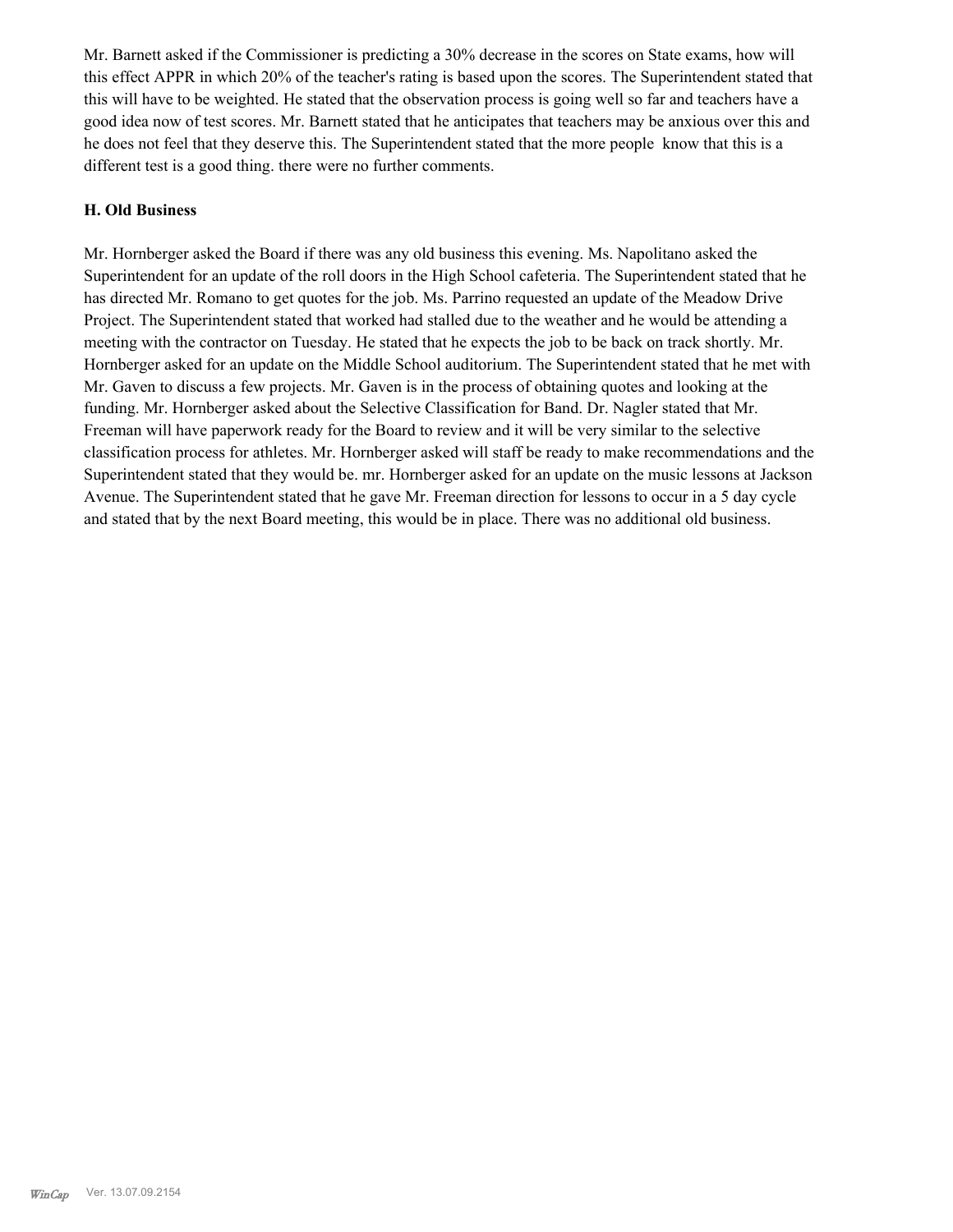### **Annual Election and Budget Vote - May 21, 2013**

**RESOLUTION #46 - BE IT RESOLVED** that the Board of Education of the Mineola Union Free School District approves of the following information regarding the Annual Election and Budget Vote scheduled for May 21, 2013:

- (a) The District's Annual Election will be held on **Tuesday**, **May 21, 2013**.
- (b) The District Clerk be authorized to make all necessary arrangements for the registration of qualified voters and for the conduct of the District's Annual Election to be held on **Tuesday**, **May 21, 2013**, including the rental and delivery of voting machines and the publication of the necessary notices of public budget hearing, and of said registration, as required by law, in the **Mineola American and Williston Times.**
- (c) The polls on the date of the Annual Election will be open for the period from 6:00 a.m. to 9:00 p.m., both inclusive.
- (d) The polls for voting purposes at these locations will be designated as (1) Jackson Avenue School; and (2) Meadow Drive School.
- (e) Each of the Inspectors of Election and Registrars designated by the Board of Education serve for such Annual Election and be compensated in the sum of **\$10.00** per hour for their services.
- (f) The President of the Board of Education will be designated as Chairperson, calling the election to order.
- (g) The form and content of the notice of the Public Budget Hearing and of the registration of voters and the annual election including the dates, times and places thereof as set forth in such notices, all as prepared by the District Clerk and annexed hereto, be approved.
- (h) Dr. Nagler and Mrs. Paggi are designated as Poll Clerks to canvass "affidavit ballots" to meet at the Superintendent's Office on **Wednesday**, **May 22, 2013**, at 3:00 p.m. for such purpose.
- (i) The Budget Hearing will take place on **Thursday, May 9, 2013** at 7:00 p.m., at the Willis Avenue School, with regard to the special meeting.
- (j) A special evening registration of voters shall take place on **Tuesday**, **May 7, 2013**, from 4:00 p.m. to 8:00 p.m. at the Willis Avenue School, located at 121 Jackson Avenue, Mineola, NY 11501.
- **Motion:** Arthur Barnett **Second:** Christine Napolitano

Discussion: The Superintendent pointed out to the Board that the Budget Hearing was originally scheduled for 5/2/13 but was switched to 5/9/13 to be in compliance with when it is required to take place. There was no further discussion.

**Yes:** Christine Napolitano **No:** None Arthur Barnett Irene Parrino William Hornberger

**Passed:** Yes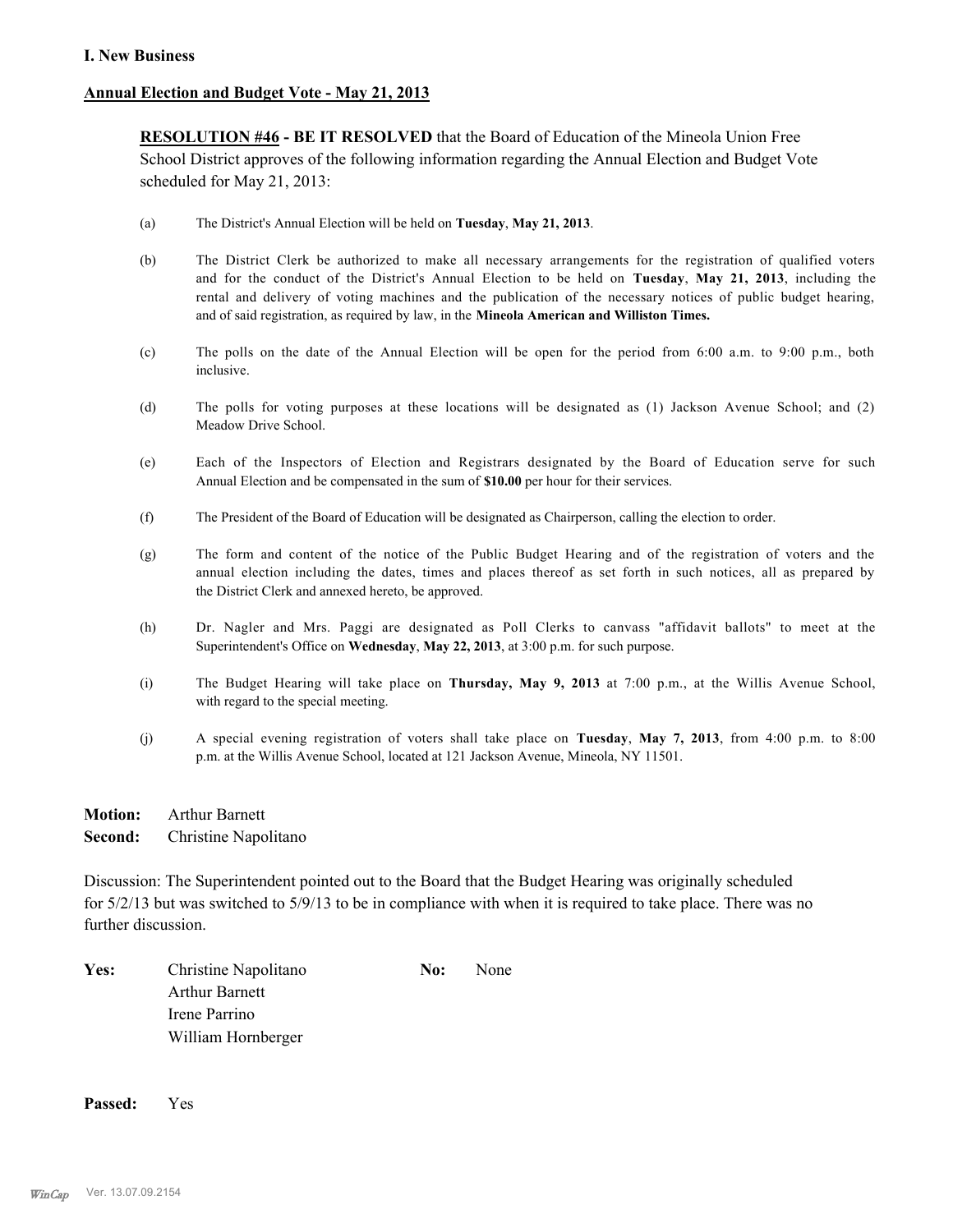#### **J. Consensus Agenda**

**RESOLUTION #47 -BE IT RESOLVED** that the Board of Education approves the consensus agenda items J.1.a. through J.6.a., as presented.

| <b>Motion:</b><br>Second:            | Christine Napolitano<br>Irene Parrino                                                |     |      |  |
|--------------------------------------|--------------------------------------------------------------------------------------|-----|------|--|
| Discussion: there was no discussion. |                                                                                      |     |      |  |
| Yes:                                 | Christine Napolitano<br><b>Arthur Barnett</b><br>Irene Parrino<br>William Hornberger | No: | None |  |

**Passed:** Yes

### 1. **Accepting of Minutes**

That the Board of Education accepts the minutes of January 17, 2013 Business Meeting and January 31, 2013 Workshop Meeting as presented. a.

### 2. **Instruction**

- a. Leave(s) of Absence/Child Rearing
- That the Board of Education grants a request to Lisa Balogh-Richards, for an unpaid Leave of Absence, for child-rearing purposes, effective September 1, 2013 to June 30, 2014. 1.
- That the Board of Education grants a request to Meghan Grieco, for a Leave of Absence, for childrearing purposes, using accumulated sick days, starting approximately June 15, 2013. 2.
- b. Appointments Instruction
- The Board of Education approves the recommendation of the Superintendent to increase the appointment of Megan Nelsen, from a .6 Spanish Teacher to a .72 Spanish Teacher, and from a .4 Permanent Sub to a .28 Permanent Sub, effective November 5, 2012. Amended salaries: .72 of MA+20, Step 1, \$70,598 equaling \$50,831 and \$28 per day. 1.

#### Appointment(S) Sub Teacher per diem The Board of Education accepts the following individual(s) as Per Diem Substitute Teacher(s) for the current school year, at a daily rate of \$100.00 per day; and retirees at a daily rate of \$125.00 per day.: c.

- 1. Raymie Tand Art
- 

# EMPLOYEE NAME EMPLOYEE CERTIFICATION

- 
- d. Appointments 45 Day Subs

2. Bruce R. Velazquez Childhood Ed(1-6), Bilingual Ed Ext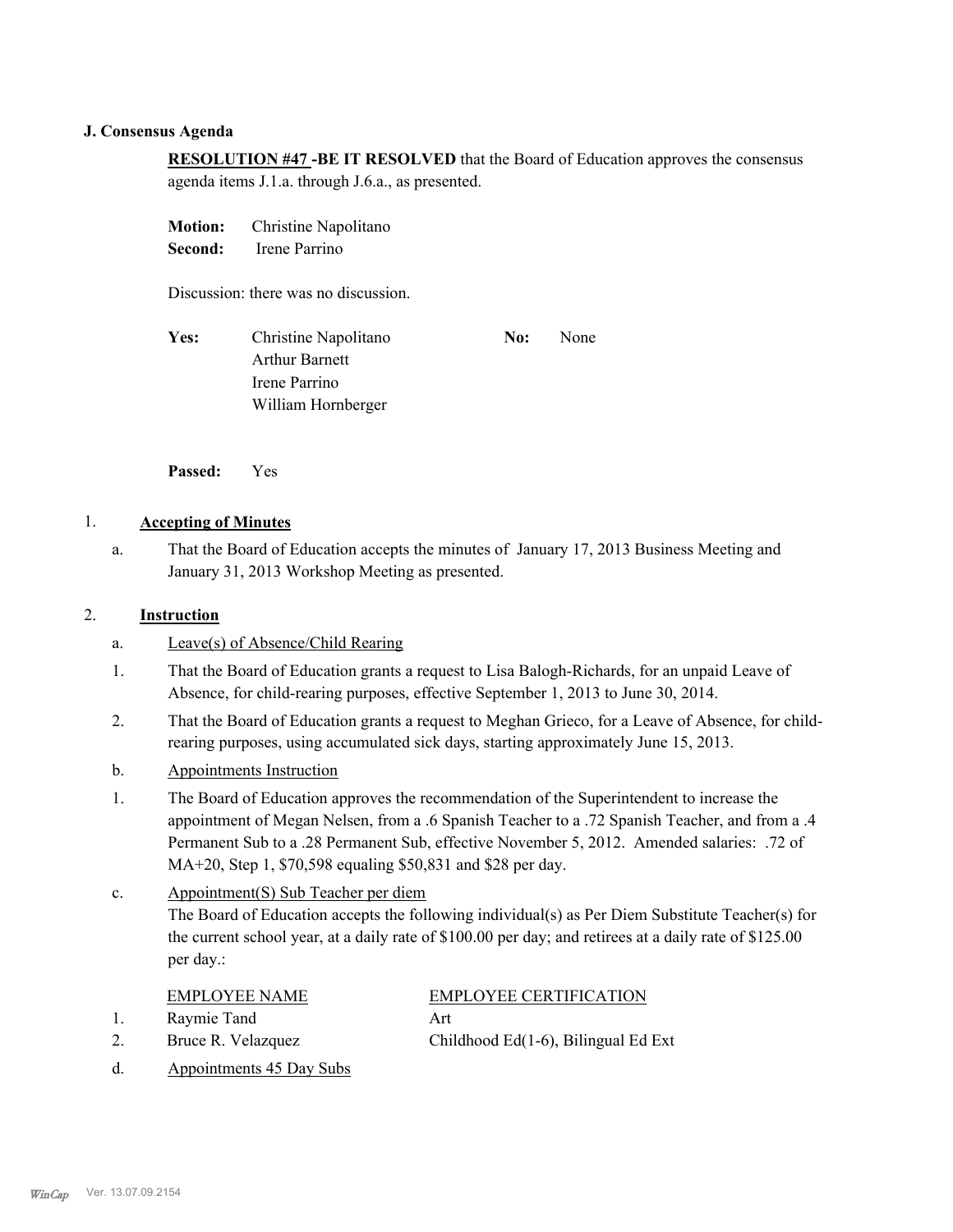The Board of Education approves the appointment of Danielle Lavoie, to the position of 45 Day Substitute Teacher for Jennifer Capella, ESL Teacher, at Meadow Drive, effective January 22, 2013 to on or before June 30, 2013; salary: Days 1-20, \$100.00, Days 21-39 \$110.00, Days 40-45 \$120, Day 46 contract salary MA, Step1, \$67,604 pro-rated. 1.

#### Appointment(s) Coaches e.

That the Board of Education approves the appointment of the following coaches for 2012-2013 year:

| <b>POSITION</b>            | <b>EMPLOYEE NAME</b> | <b>STEP</b> | <b>STIPEND</b> |
|----------------------------|----------------------|-------------|----------------|
| Varsity Spring Track       | Kevin A. Murphy      |             | \$4,250.00     |
| Assistant                  |                      |             |                |
| Girls 7th Grade Lacrosse   | Raymie A. Tand       |             | \$4,230.00     |
| Girls 8th Grade Basketball | Martin F. Joyce      | 3           | \$5,347.00     |

#### Appointment(s) Club/Stipends f.

That the Board of Education approves the following Club/stipend recommendatios for 2012-2013 year:

| POSITION                | <b>EMPLOYEE NAME</b> | <b>STIPEND</b> |
|-------------------------|----------------------|----------------|
| Student Council Advisor | Jeanine S. Gallina   | \$1,420.00     |

## 3. **Instruction: Contracted**

a. That the Board of Education accepts the Special Education Services Contract for a Parentally Placed student between Roslyn UFSD and the Mineola UFSD for the 2011- 2012 school year.

b. That the Board of Education accepts the Special Education Services Contract for a Parentally Placed student between Roslyn UFSD and the Mineola UFSD for the 2012- 2013 school year.

# 4. **Instruction: Other**

a. That the Board of Education approves the Professional Development plan for the 2012- 2013 school year.

# 5. **Civil Service**

# a. Appointments

- That the Board of Education approve the appointment of Thomas Leek, to the position of Temporary Cleaner for Gonzalo Giron, Cleaner at the High School, effective February 21, 2013 through July 1, 2013, or until the return of Mr. Giron, whichever comes first, with a salary of \$41,459 (pro-rated), Step 1. 1.
- That the Board of Education approve the appointment of Elena Bearese, to the position of Teacher Aid Sub, effective March 11, 2013, with a salary of \$13.74 per hour. 2.

# b. Leave(s) of Absence

- That the Board of Education grant Anna Spatola, part time Greeter at Meadow Drive School a paid Medical Leave of Absence, effective January 31, 2013. Approximate date of return is two weeks or at the doctor's discretion. 1.
- That the Board of Education grant Rose Higgins, part time Teacher Aide at the Middle School, a paid Medical Leave of Absence, effective February 4th through the 8th, 2013. An unpaid sick leave of absence from February 11, 2013 until her return. Approximate return date is two weeks and at the doctor's discretion. 2.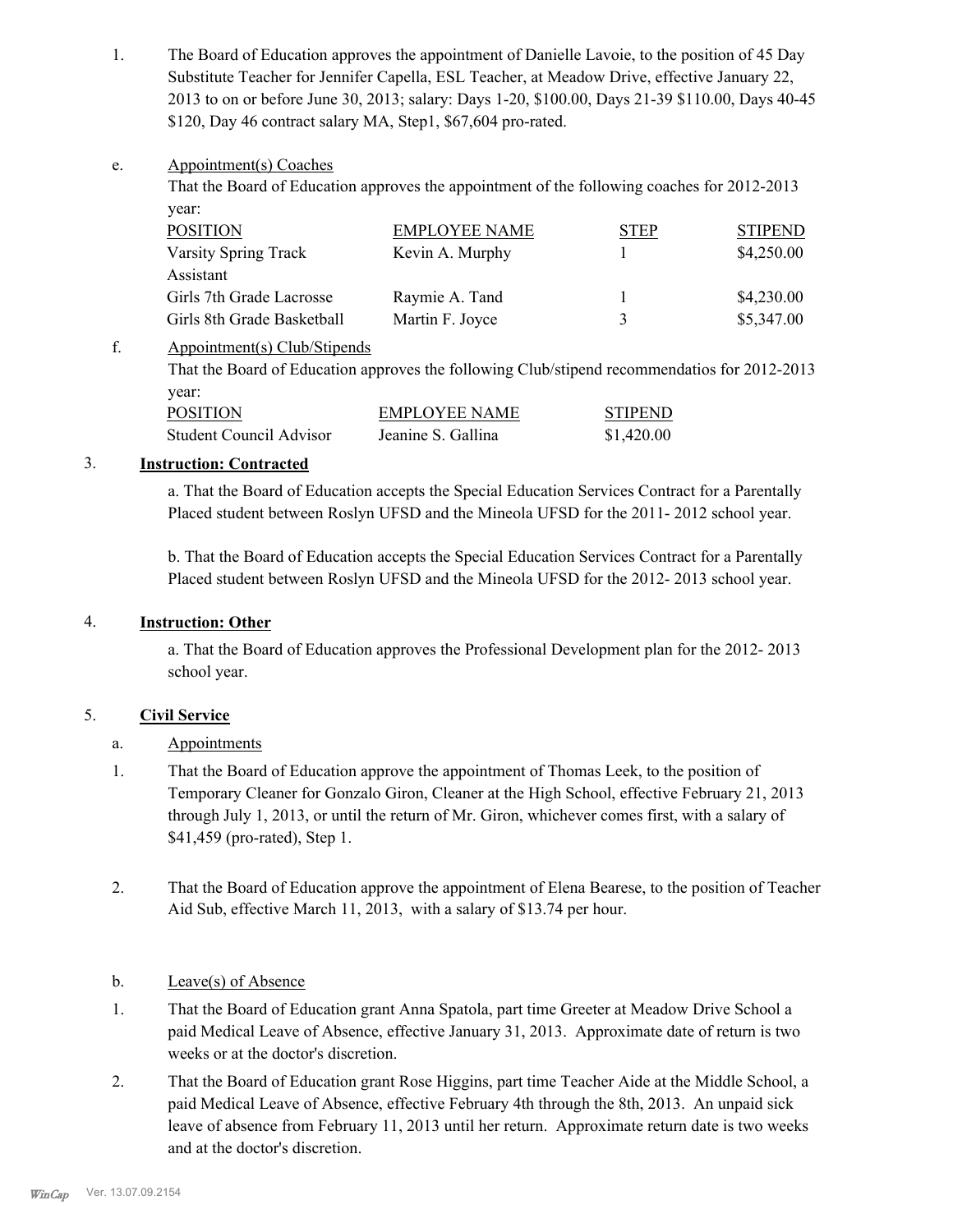- That the Board of Education approve a paid Medical Leave of Absence to Gonzalo Giron, Cleaner at the High School, effective February 5, 2013. Approximate return to work is July 1, 2013, and at doctor's discretion. 3.
- That the Board of Education approve a paid Medical Leave of Absence to Patricia Delli Gatti, PT Teacher Aide at the Middle School, effective February 25, 2013. Date of return is approximately April 9, 2013, and at her doctor's discretion. 4.

# 6. **Business/Finance: Contract Approvals**

a. That the Board of Education approves Health Contracts, providing health services for Mineola resident children attending non-public school, between the Mineola UFSD and following applicable districts for the 2012- 2013 school year.

- Uniondale UFSD
- Plainview-Old Bethpage Central School District
- Jericho UFSD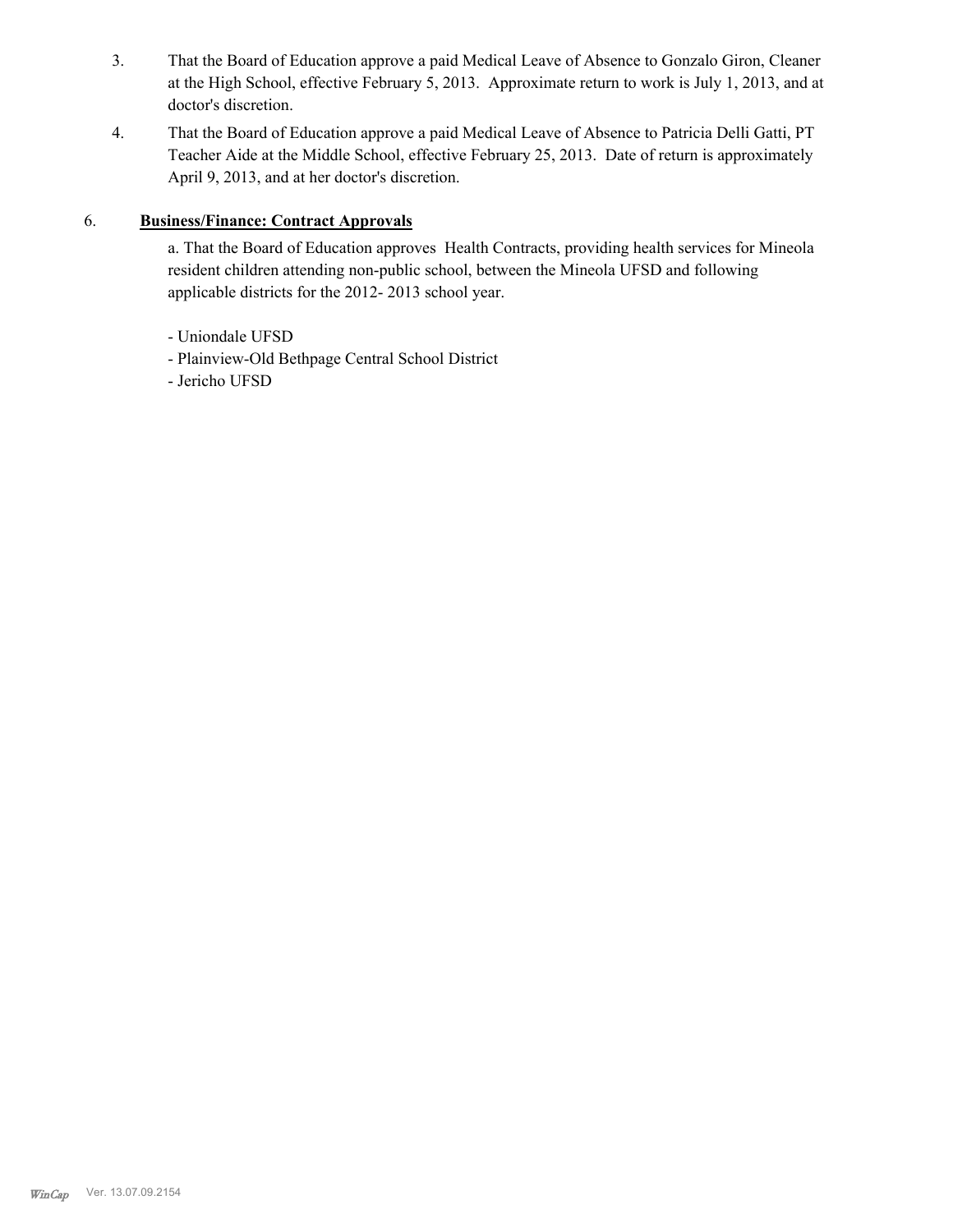#### **K. Superintendent's Report**

Superintendent of Schools' Reports for 3/7/13 Presentations: 1. Mid-Year Data Report

#### Superintendent Comments

The Superintendent stated that tonight he will be presenting on the Mid-year Data Report and demonstrating the Data Cube. He explained that for the purpose of demonstration the student's name was removed and as a result, he is experiencing some technical difficulties. The Superintendent stated that the data cube provides him with a view of all of the schools and teachers. He stated that with the Unit tests in ELA, we are moving towards discussing "standards" and the rubric which is applied to the grades is based on the standards. According to the Superintendent, there will be new report cards next year and a new way of grading students. It was reported that the Data Cube archieves students exams and you will have Fall, Winter, and Spring scores as well as the reading benchmarks for students. The Superintendent stated that building this data cube is very time consuming. It will have the capability of gathering a report and giving a snapshot of students progress. He stated that right now every standard is in the data base and all new exams will be standard based. The Superintendent displayed a Mid-Year Assessment Summary Sheet. Next, the Superintendent displayed data from two of the principals: Ms. Molloy, Jackson Avenue and Mr. Gaven, Middle School. The Superintendent stated that the principals will meet with teachers to discuss any students who are not meeting the standards and will put an action plan in place. He added that at the High School the IL's are meeting with teachers and putting in action plans. The Superintendent stated that overall, growth is being seen in all grades. He stated that an average of 40- 50% of students have already met target growth for the year. The Superintendent stated that NWEA testing is administered three times per year. We are in the process of changing the unit exams to be more dynamic and to show how students are doing in the standards.The Superintendent stated that the current push in the State is toward DDI- data driven instruction. He stated that Ms. Burns is leading the work on the standards and some of the teachers have become part of the process.The Superintendent stated that had seen the 3rd Grade ELA State exam and the reading passages were very difficult and a much higher level than we have seen in the past.

The Superintendent asked the Board if there were any questions/comments regarding his presentation. Ms. Parrino asked if teachers are experiencing any difficulty with entering data in the cube. The Superintendent stated that there are no problems as long as items are scanned properly and the system will let the teacher know if the item didn't scan. Mr. Hornberger polled the Board to determine if they are interested in seeing all of the principal reports and the Board stated yes. Mr. Hornberger requested that the Superintendent send the Board these reports. Mr. Barnett asked if it is difficult to generate reports. The Superintendent stated that if there is a problem, the teacher would receive an email stated the problem. The teacher would then send that information to technology for assistance. The Superintendent stated that wwith the cube, we are trying to capture a snapshot of the student in order to determine how to best address their need areas.It was asked if Compass Learning automatically adjust student lessons. the Superintendent stated that he wants the teacher to be involved in the process by looking at each student and adjusting the lessons as needed.He added that Compass and E-Spark could eventuall become part of the cube.

Mr. Hornberger opened the floor for public comment specific to the Superintendent's presentation. There were no comments at this time.